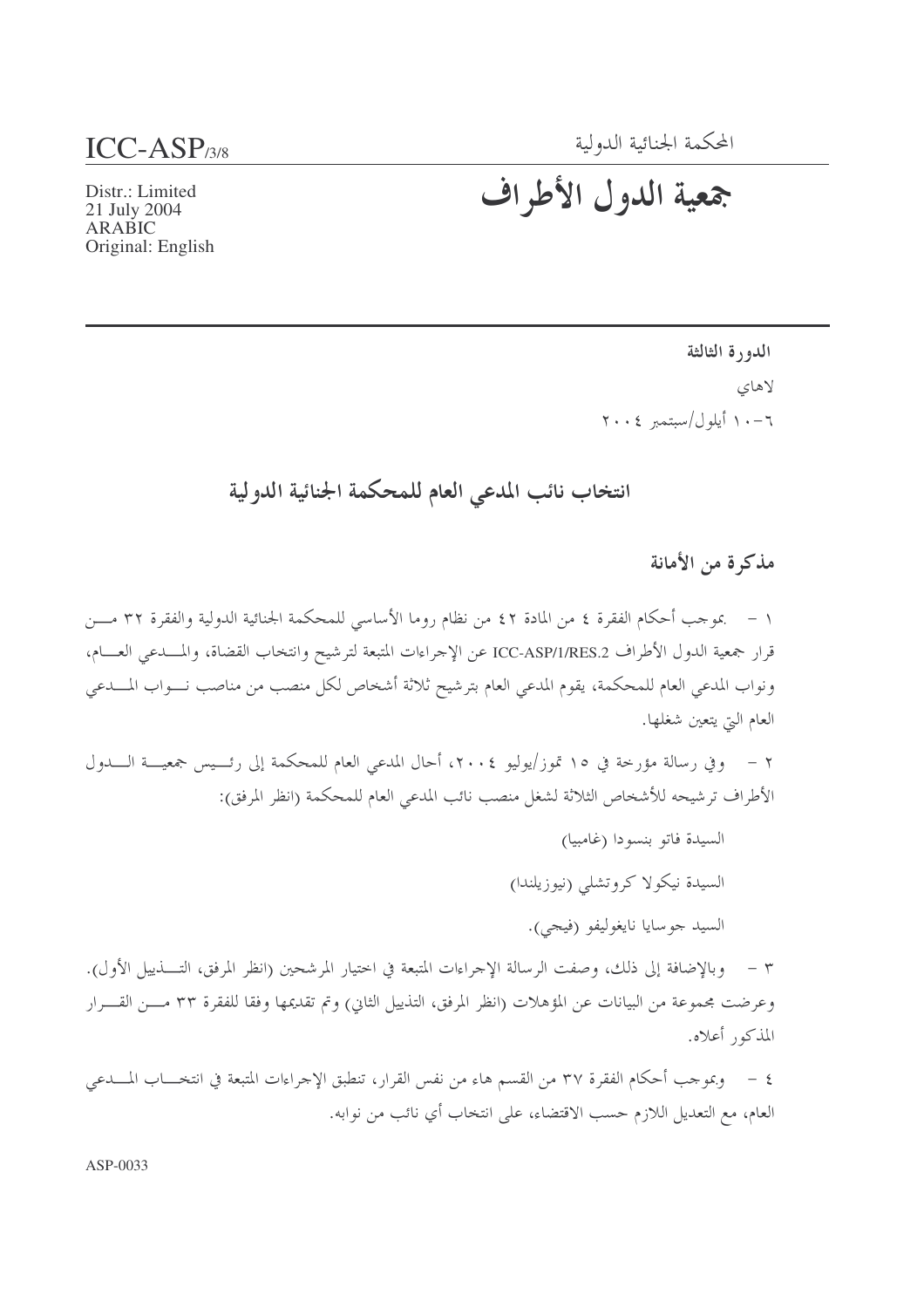مر فق

الرسالة المؤرخة في ١٥ قوز/يوليو ٢٠٠٤ والمقدمة من المدعى العام للمحكمة الجنائية الدولية إلى رئيس جمعية الدول الأطراف في نظام روما الأساسي للمحكمة الجنائية الدولية

[الأصل: إنكليزي/فرنسي]

يشرفني أن أبلغكم، بوصفكم رئيسا لجمعية الدول الأطراف في نظام روما الأساسي للمحكمـــة الجنائيـــة الدولية، أنه تم وضع اللمسات الأخيرة لعملية اختيار مرشحين لشغل منصب نائب المدعى العام (لشؤون الادعاء).

وقد تم احتيار المرشحين من مجموعة مؤلفة من ١٩٨ شخصا تقدموا بطلبات وردت من ٦٦ بلدا، من دول أطراف ودول غير أطراف. والعدد الكبير للطلبات التي وردت هو نتيجة للجهود المبذولة من أجل نشر الـــدعوة إلى تقديم طلبات الترشيح لهذه الوظيفة على نطاق واسع. ويُعرب مكتب المدعى العام عن شكره وامتنانه لأمانة جمعيـــة الدول الأطراف على المساعدة التي قدَّمها.

وللتأكَّد من الحصول على مجموعة كبيرة ومنوعة من المتقدمين، وجَّه المكتــب إلى ممثلــي جميـــع الــــدول الأطراف رسائل للدعوة إلى تقديم الطلبات. كما بذلنا جهوداً للتوعية بمذه الشواغر في المناطق الجغرافية التي لا يزال تمثيلها في المحكمة الجنائية الدولية دون النصاب، وذلك عن طريق توجيه رسائل إلى رؤساء البعثات الموفدة إلى الأمم المتحدة من المجموعات الاقليمية الأفريقية والآسيوية والأوروبية الشرقية التابعة للأمم المتحدة. كما تمّ الإعلان عـــن الدعوة إلى تقديم الطلبات من حلال نشرة إعلامية صادرة في ١٢ آذار/مارس ٢٠٠٤. وأخيراً، أســــهم أيضــــاً في تعميم الإعلان عن هذه الشواغر عدد من المنظمات غير الحكومية، ولاسيما ائتلاف المنظمات غير الحكوميـــة مـــن أجل المحكمة الجنائية الدولية، والرابطة الدولية للمدعين العامين، ورابطة مبادرات النساء للعدالة بين الجنسين.

وسعي المكتب في المقام الأول إلى احتذات متقدَّمين يمتازون بأعلى الكفاءات، وبالنزاهة والخبرة، من أجــــل تمثيل جميع المناطق وجميع النظم القانونية في العالم. وبذلت جهود متعمَّدة لاجتذاب النساء المؤهلات، وفقا لأحكسام المادة ٤٤ والفقرة ٨ من المادة ٢٦ من نظام روما الأساسي. ونتيجة لذلك، ازداد كثيراً عدد النساء المتقـــدمات إلى هذه الوظيفة، مقارنةً بعدد المتقدمات إلى وظيفة نائب المدعى العام (للتحقيقات) في العام الماضي. وكان هناك أيضاً ارتفاع في عدد المتقدمين من أفريقيا وآسيا وأمريكا اللاتينية والكاريبي (وترد تفاصيل دقيقة عن ذلـــك في التــــذييل الأول المرفق بهذه الرسالة).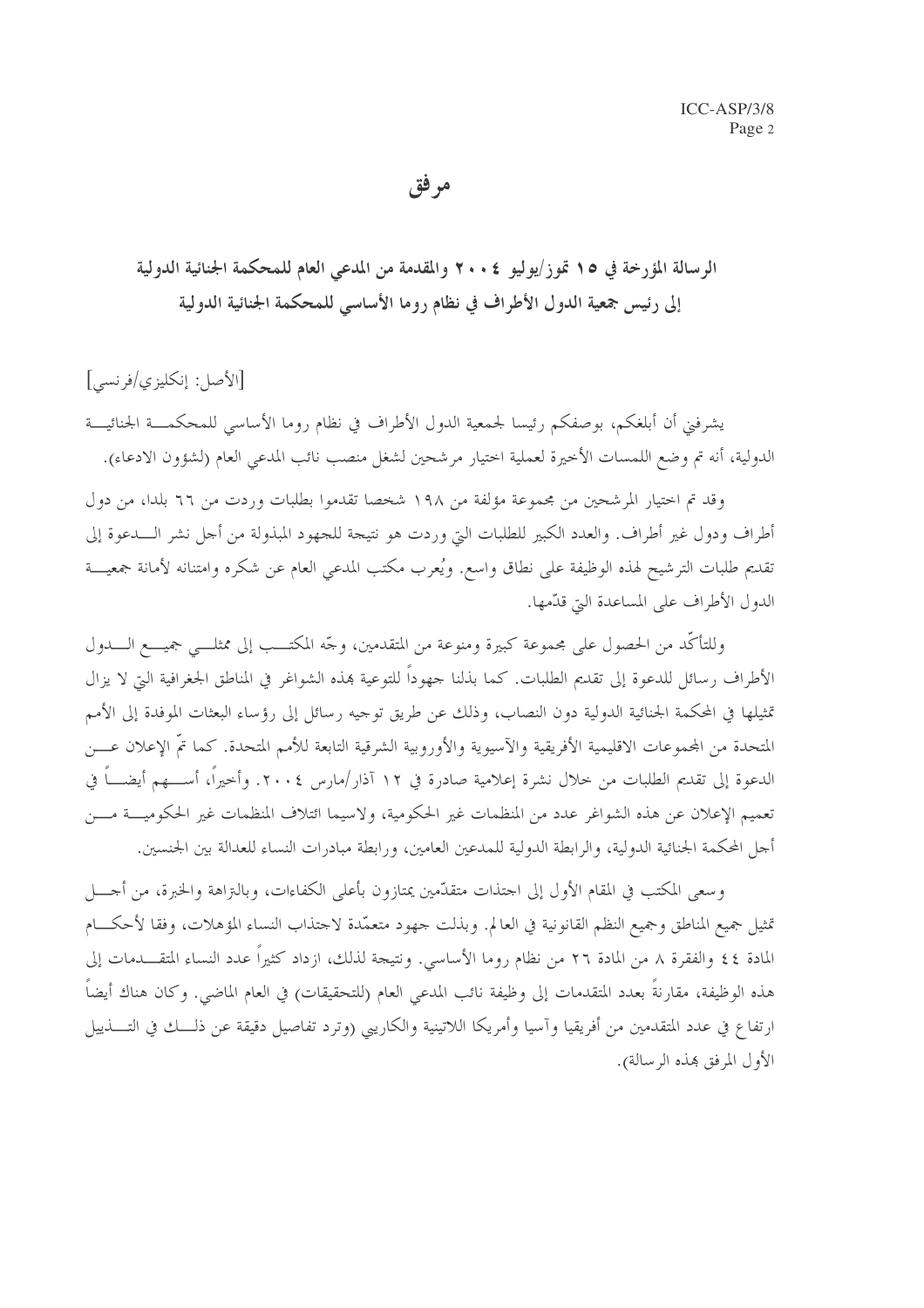وبعد استعراض جميع الطلبات في أيار/مايو وحزيران/يونيو وتموز/يوليو ٢٠٠٤، دعي عشرة مرشـــحين إلى زيارة مقرّ المحكمة لمدة يوم واحد. وبعد أن قمت بمقابلة هؤلاء المرشحين، قام رئيس الموظفين في المكتــب بمقابلـــة شخصية لكل منهم لإجراء مناقشات موسعة معهم. وأحيطوا علماً في مستهل زيارتمم بأنه من المتوقـــع منــــهم أن يبدوا، في نماية اليوم، ملاحظاهم عن الدور المتوقع أن يضطلع به نائب المدعى العام.

كما أحيط المرشحون علماً بأهمّ ثلاثة أدوار من المتوقع أن يضطلع ها نائـــب المــــدعي العــــام (لشــــؤون الادعاء)، وطُلب منهم أن يتأملوا فيها. وتشمل هذه المهام إدارة شعبة الادعاء، والتفاعل مع شعبة التحقيقات ومـــع نائب المدعى العام (للتحقيقات)، ومساعدتي في اتخاذ القرارات الاستراتيجية بوصفه عضواً في اللجنة التنفيذية (وهي لجنة مؤلفة من رؤساء الشعب التنفيذية الثلاث التابعة لمكتب المدعى العام).

وبعد التداول الدقيق، وعملاً بالفقرة ٤ من المادة ٤٢ من نظام روما الأساسي، قـــرّرت ترشـــيح ثلاثـــة متقدمين يملكون الخبرة والمؤهلات اللازمة ليشغلوا وظيفة نائب المدعى العام (لشؤون الادعاء) بامتيـــاز . وهـــؤلاء المرشحون هم: السيدة فاتو بنسودا (غامبيا) والسيدة نيكولا كروتشلي (نيوزيلندا) والســـيد جوســـايا نـــايغوليفو (فيجي). وطلبت منكم، يا صاحب السيادة، أن تنقلوا أسماءهم إلى جمعية الدول الأطراف للنظر فيها حلال الدورة الثالثة التي ستعقد في أيلول/سبتمبر ٢٠٠٤. و لم يقدَّم أي ترتيب حسب الأفضلية لهؤلاء المرشحين المختارين، لكسى تتمكن جمعية الدول الأطراف من ممارسة امتيازها في اختيار أي مرشح منهم لشغل هذه الوظيفة. ويعد الأشـــخاص الثلاثة من ذوي الخبرة الواسعة والمعترف بما في مجال المقاضاة الجنائية. كما أُلهم قد استوفوا بدقة جميـــع الشـــروط المنصوص عليها في النظام الأساسي.

وعملت السيدة فاتو بنسودا كمحامية ومدع عام ووزيرة في حكومة جمهورية غامبيا. وبـــدأت مســــيرقما المهنية كمدع عام في سنة ١٩٨٧. وشغلت المناصب التالية: نائبة مدير الادعاء العام، والوكيل العام والنائب العام، ووزيرة العدل في بلدها. وفي أيار/مايو ٢٠٠٢، شغلت وظيفة مستشار قانوني ومحام مختص بالمحاكمات الابتدائية في المحكمة الجنائية الدولية لرواندا. وكانت مديرة لمصرف تجاري رائد ومندوبة غامبيا في احتماعات اللحنة التحضيرية لإنشاء المحكمة الجنائية الدولية في نيويورك، في عام ١٩٩٩.

وكانت السيدة نيكولا كروتشلي تعمل في مجال المحتمعات المحلية في المراحل المبكرة من مســــيرقما المهنيــــة. وتابعت دراسة الحقوق في نيوزيلندا وقبلت في هيئة المحامين عام ١٩٨٤. وبـــدأت ممارســـة القــــانون كمحاميـــة للموظفين ثم مدع عام ملكي، وهي وظيفة شغلتها لمدة سبع سنوات. وفي فترة ١٩٩١–١٩٩٦، عملت كمحامية مستقلة؛ وفي عام ١٩٩٦، التحقت بالمكتب القانوين الملكي في ويلنغتون، حيث عمليت كنائبـــة للوكيــــل العــــام. وتولت السيدة كروتشلي قضايا معقدة شملت جرائم خطيرة ودعاوى استئناف، بما في ذلك دعاوى استئناف باســـم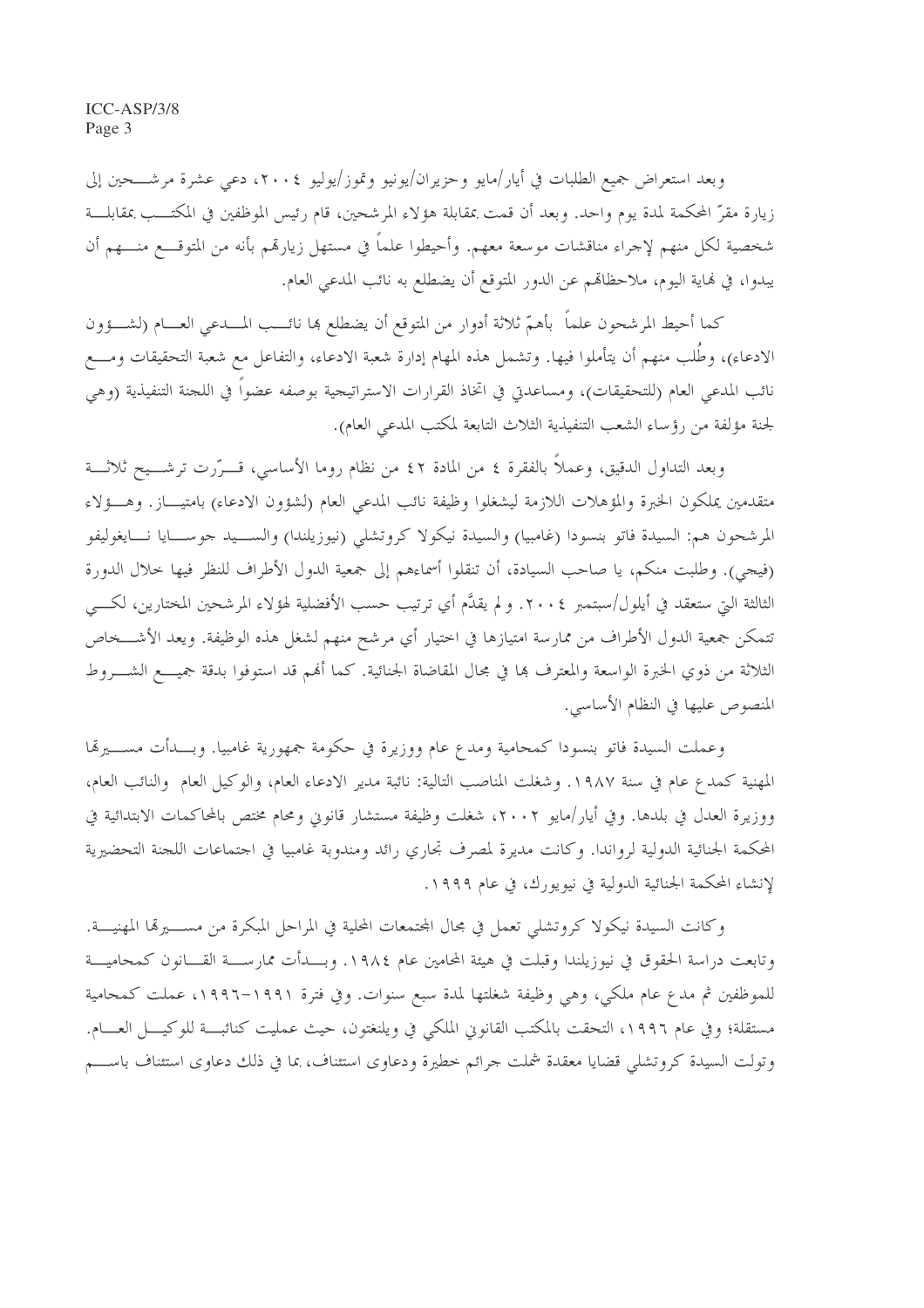البلاط الملكي موجهة إلى المحاكم العليا. وهي الآن تدير المدعين العامين التابعين للبلاط الملكــي، وتشـــرف علـــي محاكمات الهيئة الجنائية في نيوزلندا. وكانت كذلك عضواً في اللجنة التنفيذية لرابطة المدعين العامين الدولية.

أما السيد جوسايا نايغوليفو فقد درس الحقوق في فيجي وفي أستراليا، وبلغ الآن قمة مسيرته المهنية الطويلة كمدع عام. وكان قد بدأ ممارسة مهنة القانون في عام ١٩٨٧ كمحام مستقل، ثم أصبح موظفاً قانونياً في المكتــب القانوني الملكي لفيجي في عام ١٩٨٨. وشغل وظائف محامي دولة، وموظف قانوني رئيسي، ونائب مدير الادعـــاء العام. وتولى السيد نايغوليفو مسؤولية الادعاء في قضايا جنائية واستئنافية في جميع محاكم فيجي، ومنها مؤخراً بعض القضايا ذات الأهمية التاريخية بالنسبة لبلده. وهو يشغل منصب مدير الادعاء العام منذ عام ٢٠٠١، بناء علــــىتعيين تشريعي يشرف بموجبه على جميع قضايا الادعاء الجنائية.

السيرة الذاتية للمرشحين مرفقة في التذييل الثاني لهذه الرسالة، لكي تنظر فيها جمعية الدول الأطراف. ويرد في التذييل الأول تقرير مفصل عن عملية الاختيار.

(التوقيع) لويس **مورينو – أوكامبو** المدعى العام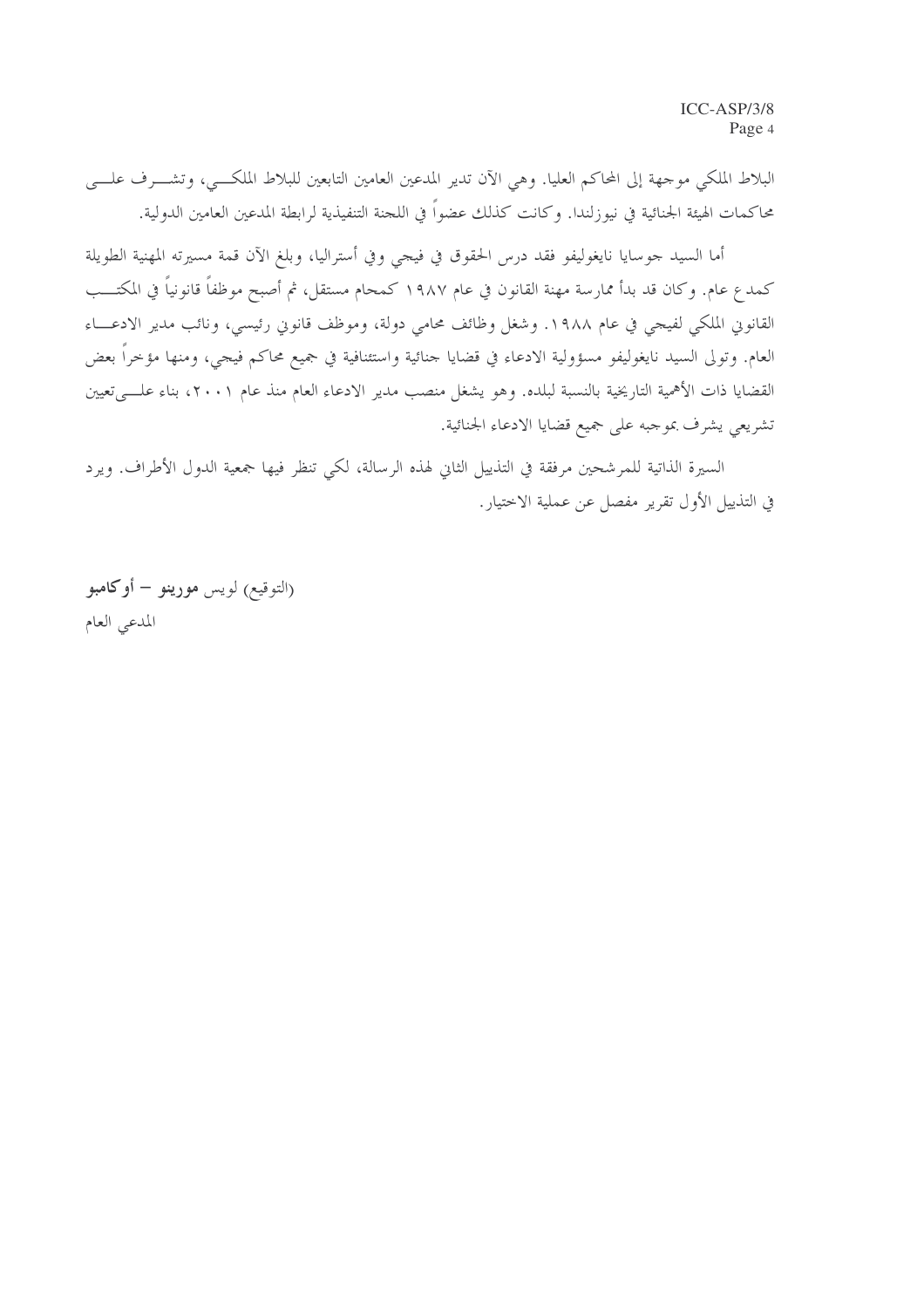التذييل الأول

تقرير عن الإجراءات المتبعة لاختيار مرشحين لشغل منصب نائب المدعى العام (لشؤون الادعاء) في مكتب المدعى العام للمحكمة الجنائية الدولية

أو لا –الإعلان عن الشاغر

تم الإعلان عن وظيفة نائب المدعى العام (لشؤون الادعاء) الشاغرة في مكتب المسدعي العسام للمحكمـــة الجنائية الدولية في موقع المحكمة الجنائية الدولية على شبكة الإنترنت في ٢٤ شباط/فيرايـــر ٢٠٠٤ بلغــــت عمــــل المحكمة. وأعلن عن هذا الشاغر أيضاً في نشرة إعلامية صادرة عن مكتب المدعى العام بتـــاريخ ١٢ آذار/مــــارس ٢٠٠٤. وتـــــــــــــم تمديد الموعد النهائي الأصلي ثلاث مرات، للتأكد من أن فترة نشر الإعلان كافية لتمكين المكتب من تلقى طلبات من أفراد مؤهلين من كل أنحاء العالم. وكان الموعد النهائي لتقــــديم الطلبــــات هــــو ٣١ أيار /مايو ٢٠٠٤.

وتم أيضا تعميم الدعوة إلى تقديم الطلبات على البعثات الدبلوماسية للسدول الأطـــراف في نظـــام رومــــا الأساسي للمحكمة الجنائية الدولية. وأرسل المدعى العام لويس مورينو – أوكامبو رسائل إلى جميع رؤساء بعثـــات الدول الأطراف المعتمدة لدى مملكة هولندا، وإلى ممثلي الدول الأطراف الأخرى التي ليست لديها بعثة لدى مملكة هولندا. وفضلاً عن ذلك، بذلت جهود للتوعية بمذه الشواغر في المناطق الجغرافية التي لا يزال تمثيلـــها في المحكمـــة الجنائية الدولية دون النصاب، وذلك عن طريق توجيه الرسائل إلى رؤساء البعثات الموفدة إلى الأمم المتحــدة مـــن المحموعات الإقليمية الأفريقية والآسيوية والأوروبية الشرقية التابعة للأمم المتحدة. ﴿ وَتُم أَيضًا ۚ إرسال السدعوة إلى تقديم الطلبات إلى الأمين العام للرابطة الدولية للمدعين العامين وإلى موجه الدعوات للائتلاف من أجـــل المحكمـــة الجنائية الدولية. وقامت رابطة مبادرات النساء للعدالة بين الجنسين بنشر هذه الدعوة على نطاق واسع.

ثانيا – إحصاءات بشأن الطلبات الواردة

ورد ما مجموعه ١٩٨ طلبا لشغل منصب نائب المدعى العام (لشؤون الادعاء). وفيما يلي توزيع الطلبـــات بحسب الجنس، وبحسب ما إذا كان البلد الذي يحمل صاحب الطلب حنسيته قد صدّق على نظام روما الأساســـي، وبحسب المنشأ الجغرافي.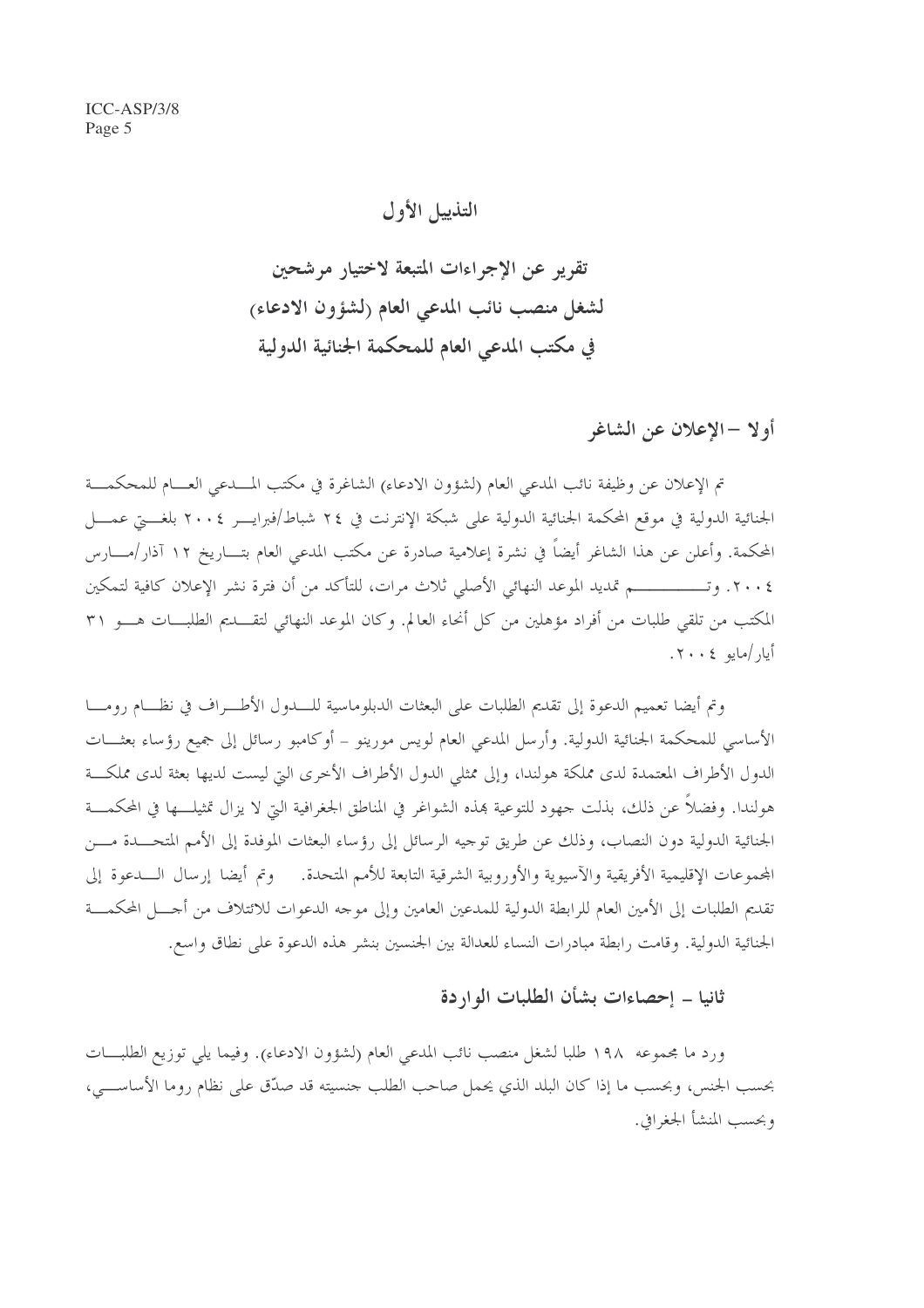### مجموع عدد الطلبات الواردة ١٩٨

|                                                   |                             |                     |                          | النسبة المئوية من         |
|---------------------------------------------------|-----------------------------|---------------------|--------------------------|---------------------------|
|                                                   |                             | المجموع             |                          | الجعموع الفرعبي           |
| طلبات النساء                                      | 77                          | $(\frac{7}{7}, 77)$ |                          |                           |
| طلبات الرجال                                      | 150                         | $(\lambda$ 7A)      |                          |                           |
| أصحاب الطلبات من الدول الأطراف                    | $\backslash$ 0 $\backslash$ | $(\frac{7}{2}$ YY)  |                          |                           |
| من النساء                                         |                             |                     | $\xi$ $\xi$              | (7.79)                    |
| من الرجال                                         |                             |                     | $\setminus \cdot \wedge$ | $(\frac{1}{2}, \sqrt{1})$ |
| أصحاب الطلبات من الدول غير الأطراف                | 57                          | (7.55)              |                          |                           |
| من النساء                                         |                             |                     | $\setminus$ 9            | (7.5)                     |
| من الرجال                                         |                             |                     | $\mathbf{Y} \mathbf{V}$  | (7.09)                    |
| أصحاب الطلبات الأفريقيون                          | 70                          | $(\cdot, \tau\tau)$ |                          |                           |
| أصحاب الطلبات الآسيويون                           | $\uparrow$ $\uparrow$       | (7.11)              |                          |                           |
| أصحاب الطلبات من أوروبا الشرقية                   | ٩                           | $(\frac{7}{2}, 5)$  |                          |                           |
| أصحاب الطلبات من أمريكا اللاتينية ومنطقة البحـــر |                             |                     |                          |                           |
| الكاريبي                                          | $\Upsilon$                  | (7.15)              |                          |                           |
| أصحاب الطلبات من أوروبا الغربية ودول أخرى         | ٧٨                          | (7.79)              |                          |                           |

# ثالثا – عملية تنظيم المقابلات

تم فرز طلبات شغل وظيفة نائب المدعى العام (لشؤون الادعاء) للتأكد من أن أصحاب الطلبات يستوفون الشروط المنصوص عليها في الفقرة ٣ من المادة ٤٢ من نظام روما الأساسي، وعلى ضوء الواجبات والمســـؤوليات التي سيضطلع ها شاغل الوظيفة كما هو منصوص عليه في الإعلان عن الشاغر.

اختار المدعى العام للمحكمة عشرة من المتقدمين بطلبات، ودُعي كل واحد منــــهم إلى مقابلــــة في مقــــر المحكمة. وفيما يلي توزيع أصحاب الطلبات المدعوين بحسب الجنس، وبحسب ما إذا كان البلد الذي يحمل صاحب الطلب جنسيته قد صدّق على نظام روما الأساسي، وبحسب المنشأ الجغرافي.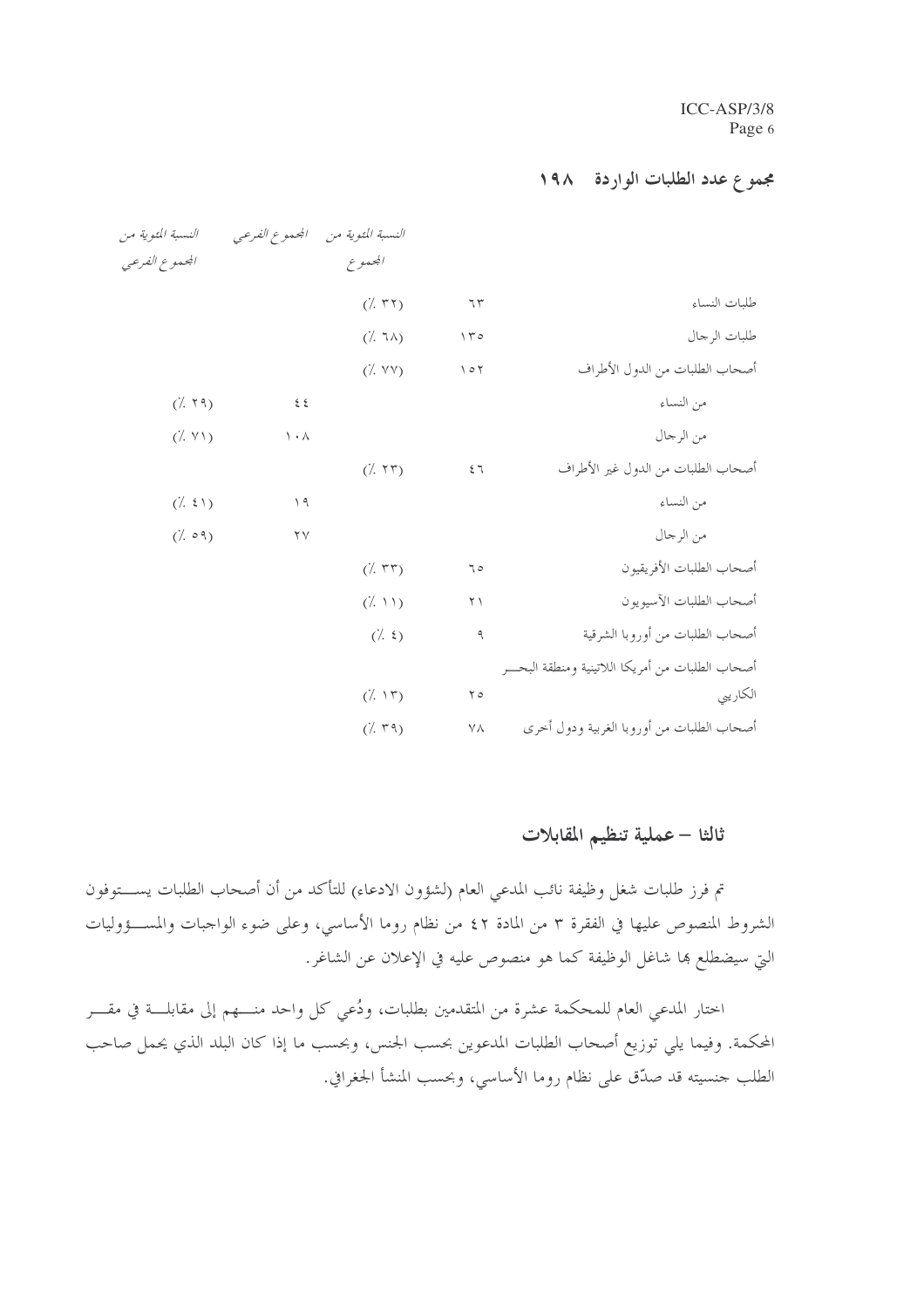|          | مجموع عدد المرشحين الذين تمت مقابلتهم                   |
|----------|---------------------------------------------------------|
| $\wedge$ | أصحاب الطلبات من النساء                                 |
|          | أصحاب الطلبات من الرجال                                 |
|          |                                                         |
|          | أصحاب الطلبات من الدول الأطراف                          |
|          | أصحاب الطلبات من الدول غير الأطراف                      |
|          |                                                         |
| ٥        | أصحاب الطلبات الأفريقيون                                |
|          | أصحاب الطلبات الآسيويون                                 |
|          | أصحاب الطلبات من أوروبا الشرقية                         |
|          | أصحاب الطلبات من أمريكا اللاتينية ومنطقة البحر الكاريبي |
|          | أصحاب الطلبات من أوروبا الغربية ودول أخرى               |

وأجريت المقابلات في مقرّ المحكمة خلال أيار/مايو وحزيران/يونيو وتموز/يوليو ٢٠٠٤. وتـــولى إجراءهــــا المدعي العام، السيد لويس مورينو أوكامبو، ثم استكملت بسلسلة من الاحتماعات مع رئـــيس مـــوظفي مكتـــب المدعي العام. وبعد دراسة متأنية وفحص دقيق للمستندات المرجعية، قرر المدعي العام ترشيح السيدة فاتو بنســــودا (غامبيا) والسيدة نيكولا كروتشلي (نيوزيلندا) والسيد جوسايا نايغوليفو (فيجي) لوظيفة نائـــب المـــدعى العـــام (لشؤون الادعاء).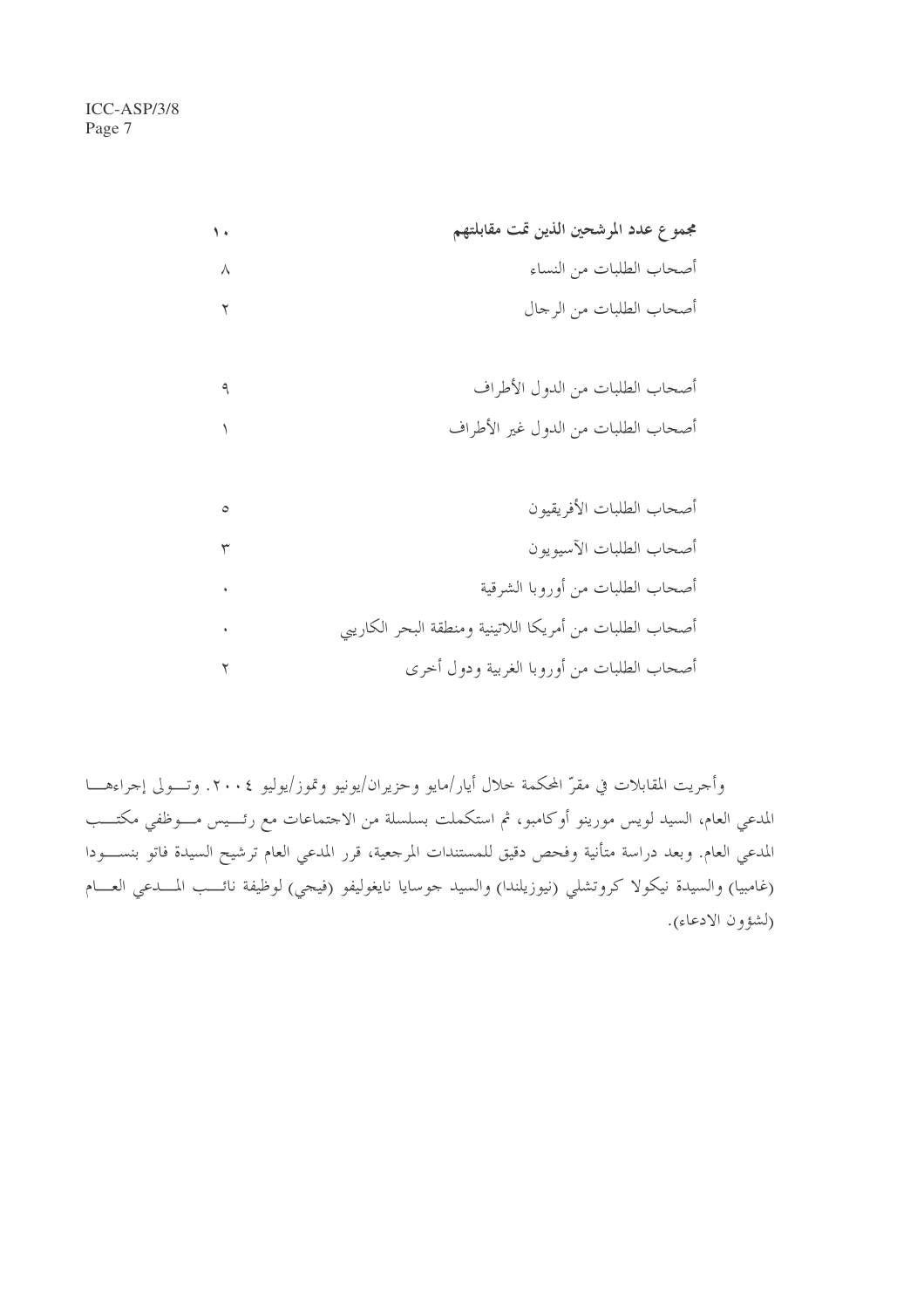# التذييل الثانى قائمة مصنفة أبجدياً للمرشحين لشغل منصب نائب المدعى العام (التحقيقات) في مكتب المدعى العام للمحكمة الجنائية الدولية مع بيان بمؤ هلاڤم( ' )

١- بنسودا، فاتو (غامبيا)

بيان المؤهلات

- ۳۱ کانون الثانی/ینایر ۱۹۶۱ تاريخ الميلاد:
	- بانجو ل، غامبيا مكان الولادة:
		- الجنسية: غامىية
	- متزوجة وعندها أولاد الحالة المدنية:

التحصيل الدراسي

- ماجستير في الحقوق، باختصاص القانون البحري الدولي، معهد القانون البحري الدولي،  $:1991 - 199.$ الأمم المتحدة/منظمة القانون البحري.
- إجازة في القانون (بدرجة شرف)، جامعة أيف (حالياً جامعة منظمة الوحدة الأفريقية)،  $:1917 - 1917$ أيف، نيجيريا.

المعرفة باللغات

الولوف، والإنكليزية، والفرنسية: معرفة جيدة

الخبرة المهنية

- مستشارة قانونية/محامية في المحاكمات الابتدائية، المحكمة الجنائية الدولية لرواندا، ٢٠٠٢- وحيّ الآن: کیفالی، , واندا.
	- مدير عام، المصرف الدولي المحدود للتجارة، بانجول، غامبيا.  $:-\tau \cdot \cdot \tau$

(١) بناء على السيرة الذاتية التي قدَّمها المرشحون لوظيفة نائب المدعى العام (لشؤون الادعاء) .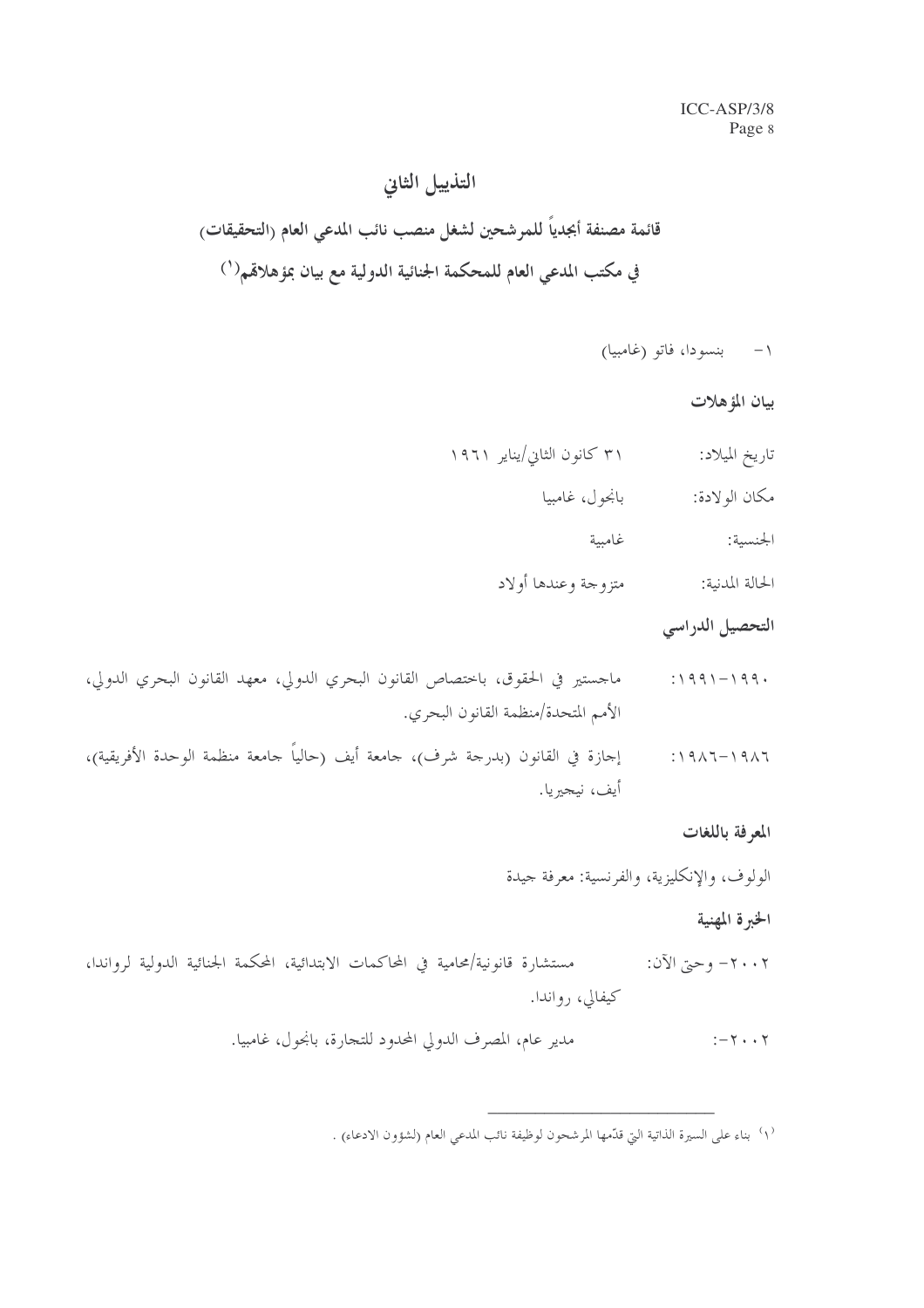ممارسة قانونية حاصة، دوائر يا سادي، بنسودا وشركاه، شارع ليمان، بانجول،  $:Y \cdot Y - Y \cdot \cdot \cdot$ غامبيا.

- نائب عام ووزيرة عدل في جمهورية غامبيا.  $:Y \cdot \cdot \cdot - \setminus 99\land$
- وكيل عام وأمين قانوني لجمهورية غامبيا.  $:1991 - 1991$
- نائبة مدير الادعاء العام، جمهورية غامبيا.  $\therefore$   $\vee$   $\vee$   $\vee$   $\vee$   $\vee$   $\vee$   $\vee$   $\vee$   $\vee$ 
	- محامي دولة رئيسي.  $:1997 - 1997$
	- محامى دولة متقدم.  $:1997 - 199.$ 
		- محامى دولة.  $199 - 1911$ 
			- ۱۹۸۷–۱۹۸۸: مدّع عام
	- ١٩٨٠–١٩٨٢: كاتبة محكمة في القسم القضائي.

## دورات التدريب المهنى الأحرى

| $: \mathbf{Y} \rightarrow \mathbf{Y}$ | شهادة في العمل الطوعي، اللجنة الأولمبية الدولية، نيويورك، الولايات المتحدة الأمريكية. |
|---------------------------------------|---------------------------------------------------------------------------------------|
| $: \Delta$                            | شهادة في الحاسوب وتكنولوجيا المعلومات، معهد التنمية الإدارية، غامبيا.                 |
| : 1995                                | شهادة من مؤتمر أكسفورد بشأن المساعدة القانونية المتبادلة، أكسفورد، انجلترا.           |
| : 1995                                | شهادة من مؤتمر الاستقلال القضائي والمساءلة القضائية، غامبيا.                          |
| $: \Delta$                            | شهادة في برنامج الحقوق الدولية، محكمة العدل الدولية، لاهاي، هولندا.                   |
| العضوية في المنظمات المهنية           |                                                                                       |
| عضو في رابطة محامي غامبيا.            |                                                                                       |
| عضو في رابطة محامي نيجيريا.           |                                                                                       |

٢٠٠٠-وحتى الآن: عضو في المجلس الاستشاري المهين للنساء.

١٩٩٨–٢٠٠٠: عضو في المحلس الاستشاري، المركز الأفريقي لدراسات الديمقراطية وحقوق الإنسان.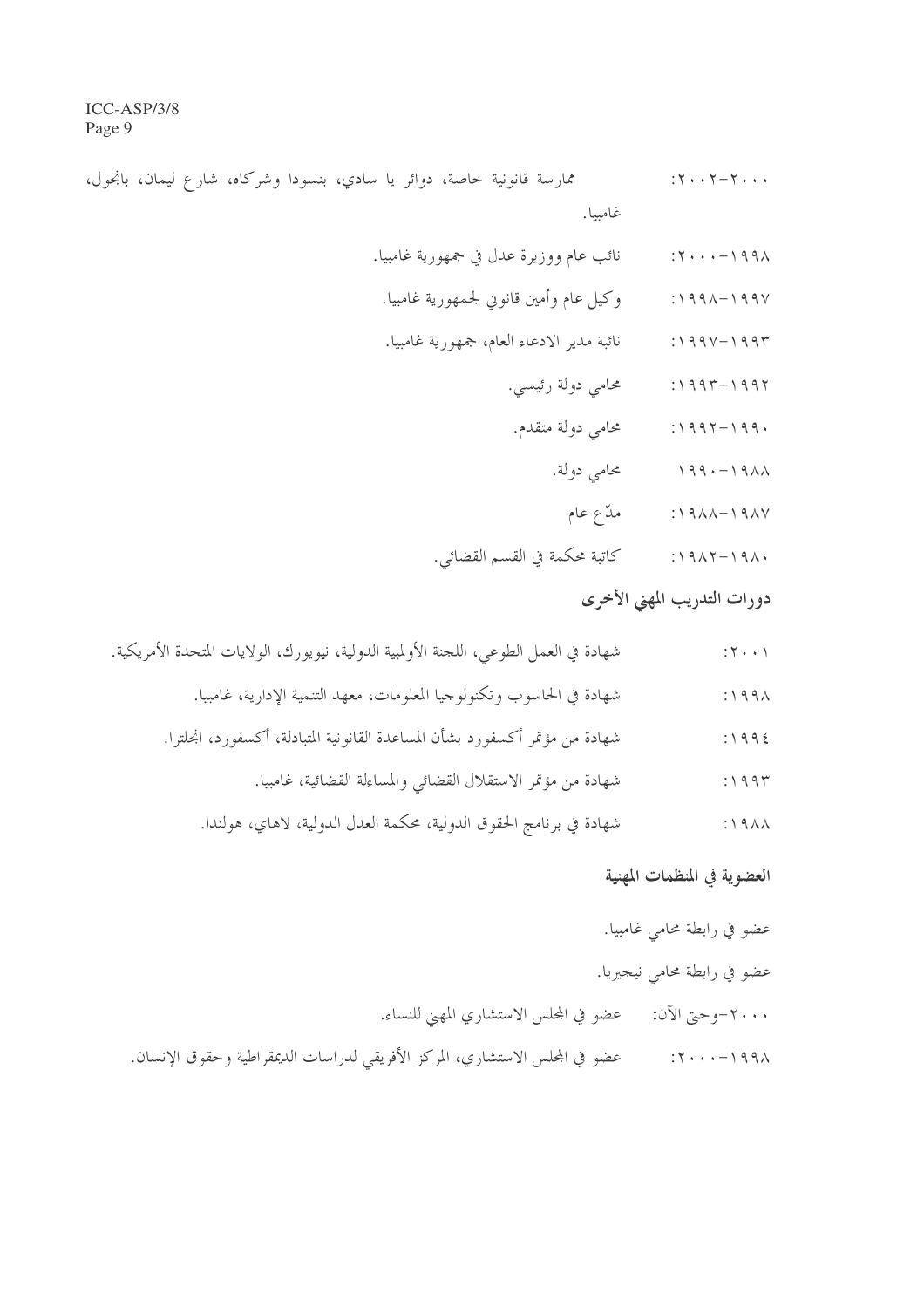الأنشطة الأخرى ذات الصلة

- عضو في اللجنة التنفيذية لمدرسة مارينا الدولية، غامبيا. ١٩٩٤–وحيّ الآن:
	- عضو مجلس مديري ثانوية غامبيا.  $:1990 - 1997$ 
		- نائبة الرئيس الأول للجنة الأولمبية الوطنية في غامبيا.
- عضو مجلس المديرين، اللجنة الغامبية المعنية بالممارسات التقليدية الضارة (GAMCOTRAP) (الفرع الوطني للجنة بلدان أفريقيا).

المؤتمرات

- مندوبة في احتماع اللجنة الاستشارية القانونية الآسيوية الأفريقية، الدورة التاسعة والثلاثون لوزراء العدل، ١٩–٢٣ شباط/فبراير ۲۰۰۰، القاهرة، مصر.
- الاجتماع الافتتاحي للنساء وزيرات العدل، الذي نظمه مجلس القيادات النسائية العالمية والأمم المتحدة، نيويورك، تشرين الثاني/نوفمبر ١٩٩٩.
- مندوبة غامبيا في اجتماعات اللجنة التحضيرية لإنشاء المحكمة الجنائية الدولية، نيويورك، الولايات المتحدة، ١٩٩٩.
- − ممثلة بلدها في اجتماع وزراء العدل لبلدان الكومنولث الذي عقد في بورت أوف سباين، ترينيداد، ٣–٧ أيار/مايو  $.1999$
- ممثلة بلدها في احتماع وزراء منظمة الوحدة الأفريقية بشأن حقوق الإنسان في أفريقيا، غراند بيه، موريشيوس، ۰۱۹۹۹ نیسان أبریل ۱۹۹۹.
- عضو في الوفد الغامبي في المؤتمر الدولي بشأن أسلوب الحكم الجيد، الذي نظمه برنامج الأمم المتحدة الإنمائي، الأمم المتحدة، نيويورك، تموز/يوليو ١٩٩٧.
- عضـــو مكتـــب احتمــــاع وزراء العــــدل للاختصاصـــات الصغيـــرة في بلـــدان الكومنلـــوث، بربــــادوس، ٢٨ تموز/يوليو -١ آب/أغسطس ١٩٩٧.
- عضو الوفد الغامبي في مؤتمر الأمم المتحدة بشأن الوقاية من الجريمة ومعالجة الجانين، احتماع تحضيري، كمبالا، أوغندا، ١٩٩٥.
- عضو في وفد غامبيا في مؤتمر الأمم المتحدة التاسع بشأن الوقاية من الجريمة ومعالجة الجانين، القاهرة، مصر،  $.1990$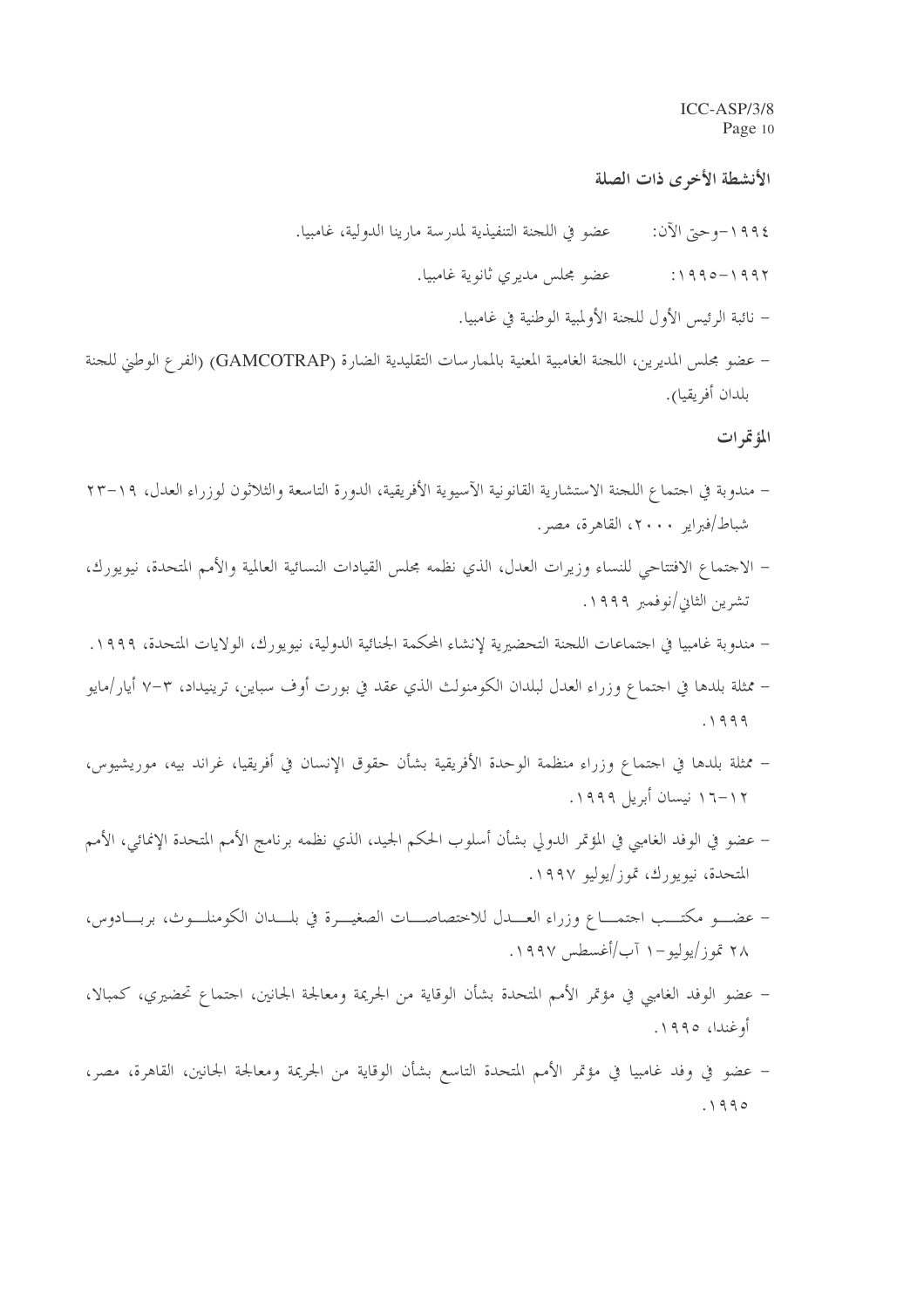مندوبة دائمة لوزير العدل في سلسلة اجتماعات الجماعة الاقتصادية لدول غرب أفريقيا بشأن:

- معاهدة الجماعة الاقتصادية لدول غرب أفريقيا،  $\sim$   $-$ 
	- برلمان دول غرب أفريقيا،
- محكمة الجماعة الاقتصادية لدول غرب أفريقيا.
- خبيرة قانونية في اللجنة الإقليمية الفرعية المعنية باجتماع مصائد الأسماك بشأن حقوق المطاردة الحثيثة،  $\overline{a}$ غينيا كوناكري، ١٩٩٣.

أنشطة متنوعة

- مبعوثة خاصة لصاحب الفخامة، رئيس جمهورية غامبيا، إلى صاحب الفخامة، رئيس جمهورية نيجيريا الاتحادية، أيار/مايو ١٩٩٩.
- مبعوثة خاصَّة لصاحب الفخامة، رئيس جمهورية غامبيا، إلى صاحب الفخامة، رئيس زامبيا، تشرين الأول/أكتوبر ١٩٩٩.
- كلفها صاحب الفخامة، رئيس جمهورية غامبيا، بالإشراف على وزارة الحكومة المحلية والأراضي والشؤون الدينية، حزيران/يونيو ١٩٩٩.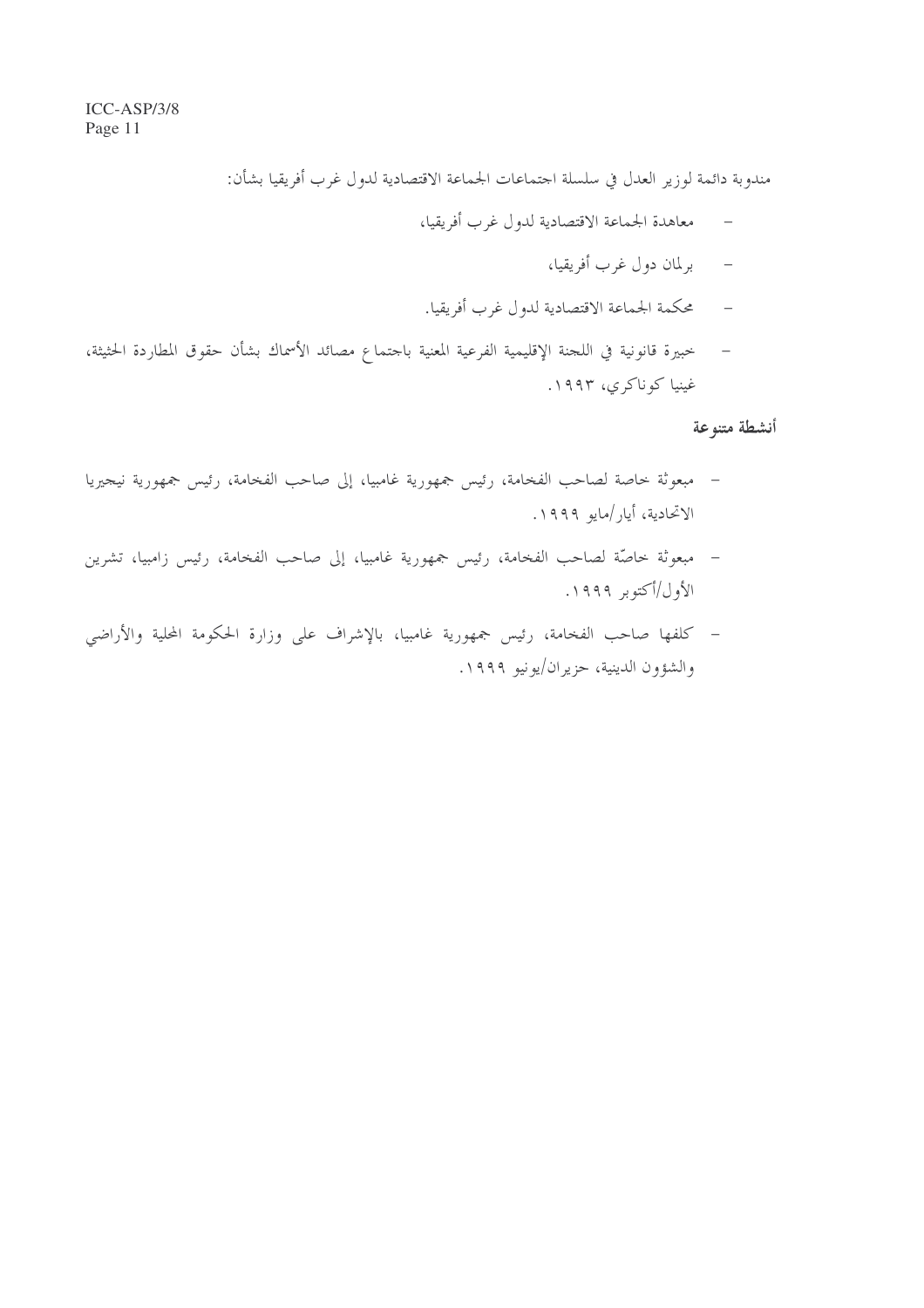## کروتشلی، نیکولا (نیوزیلندا)

### بيان المؤهلات

|  | ٤ تشرين الأول/أكتوبر ١٩٥٢ | تاريخ الميلاد: |
|--|---------------------------|----------------|
|--|---------------------------|----------------|

- نيلسون، نيوزيلندا مكان الولادة:
	- نيو زيلندية الجنسية :
- متزوجة وعندها أولاد الحالة المدنية:

#### المؤهلات الجامعية

إجازة في القانون، جامعة أوكلاند، نيوزيلندا.  $:1912$ 

#### الخبرة المهنية

- نائبة الوكيل العام، المكتب القانوين الملكي، ويليغتون، نيوزيلندا. ١٩٩٦–وحتى الآن:
	- ١٩٩١–١٩٩٦: مستقلة.
- ١٩٨٤–١٩٩١: مدع عام للبلاط الملكي، ومحامية في بلاط ويلنغتون؛ ليوك كاننغهام وكلي (شريكة، ومعاونة، ومحامية موظفين)، ويلنغتون، نيوزيلندا.
	- محامية موظفين، مكتب بيري ويلي للمحاماة، ويلنغتون، نيوزيلندا.  $:1912$
	- موظفة معنية بأنشطة المجتمع المحلي، المجلس الوطني لتعليم الكبار، نيوزيلندا.  $\cdot$ 1915-1971
- موظفة معنية بتنمية المجتمع المحلي، خدمات المجتمع المحلي، قسم تخطيط المدن ومجلس مدينة  $:19YY-19Y0$ ويلنغتون، ويلنغتون، نيوزيلندا.

#### المعرفة باللغات

- الإنكليزية: معرفة جيدة.
- معرفة أساسية. الفر نسية: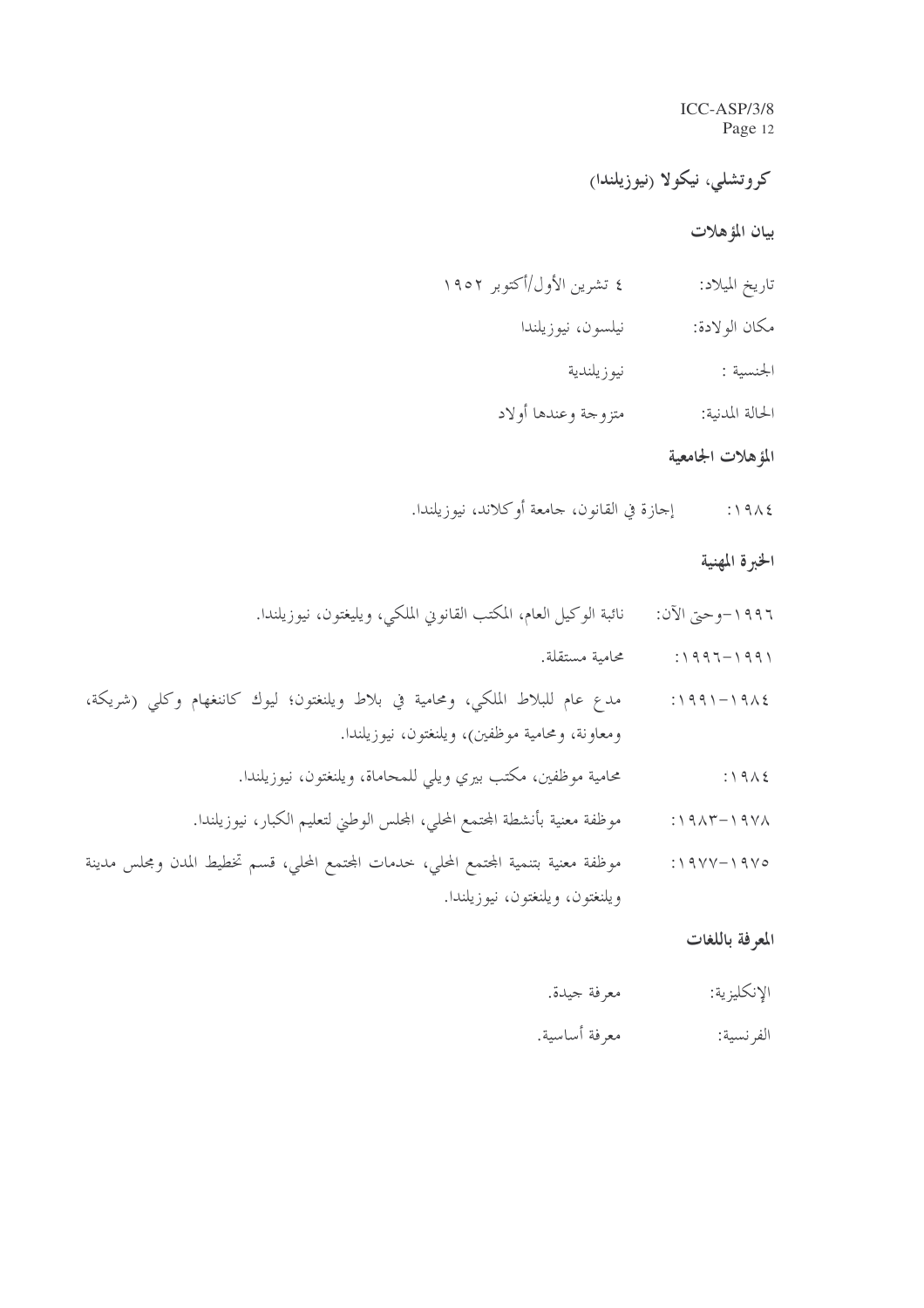اهتمامات حديثة بالتعليم المستمرّ في مجال القانون

- الجمعية القانونية النيوزيلندية  $:199 \wedge -199$
- عضو في الكلية، برنامج مهارات المرافعة التابع للجمعية القانونية النيوزيلندية.  $: 1990 - 1997$
- محاضرة مشاركة في حلقة التدارس المتنقلة المعنونة "تولى قضية تتعلق بالتوظيف"، الجمعية  $:1997$ القانو نية النيوز يلندية.
	- نائبة مدير برنامج مهارات المرافعة التابع للحمعية القانونية النيوزيلندية.  $:199V$ 
		- مديرة برنامج مهارات المرافعة التابع للجمعية القانونية النيوزيلندية.  $:199\text{\AA}$
- محاضرة وعضو فريق الخبراء، ندوة كبار المحامين الجنائيين المعنونة "استبعاد متلازمة  $:1991$ سندريلا"، والتي نظمتها الجمعية القانونية النيوزيلندية.
	- عضو في هيئة الدفاع الاستئنافي، المؤتمر السنوي لرابطة محامى نيوزيلندا.  $31997$
- إلقاء محاضرات كأستاذ زائر أمام طلاب ماجستير الحقوق في موضوع "متلازمة المرأة  $:199V$ المعرضة للضرب"، معهد علم الجريمة، كامبريج، إنجلترا.

#### العضوية في الرابطات المهنية

- قبولها كمحامية ووكيلة في المحكمة العليا لينوزيلندا.  $:1912$ 
	- ١٩٨٣ وحيِّ الآن: عضو في الجمعية القانونية لمقاطعة ويلنغتون.
- و سيط هيئة خبراء، معهد المحكَّمين والوسطاء في نيوزيلندا.  $: 1999 - 1997$
- وسيط متقدم في هيئة المحامين الملتزمين بحل التزاعات البديل. والمشاركة في حلقة العمل التي ١٩٩٤ وحيّ الأن: نظمتها مدرسة هارفرد القانونية في موضوع الوساطة، سيدني، أستراليا.
	- عضو في هيئة علماء النفس .  $:1997 - 1990$
	- عضوٍ في لجان الهفوات الطبية التابعة للجنة التعويض عن أضرار الحوادث.  $:1997 - 1990$ 
		- الرابطة الدولية للمدعين العامين ١٩٩٦ وحتى الآن:
		- ١٩٩٦-٢٠٠١: عضو في اللجنة التنفيذية
	- نائبة الرئيس، المؤتمر السنوي للرابطة في دبلن، إيرلندا.  $\therefore$  1991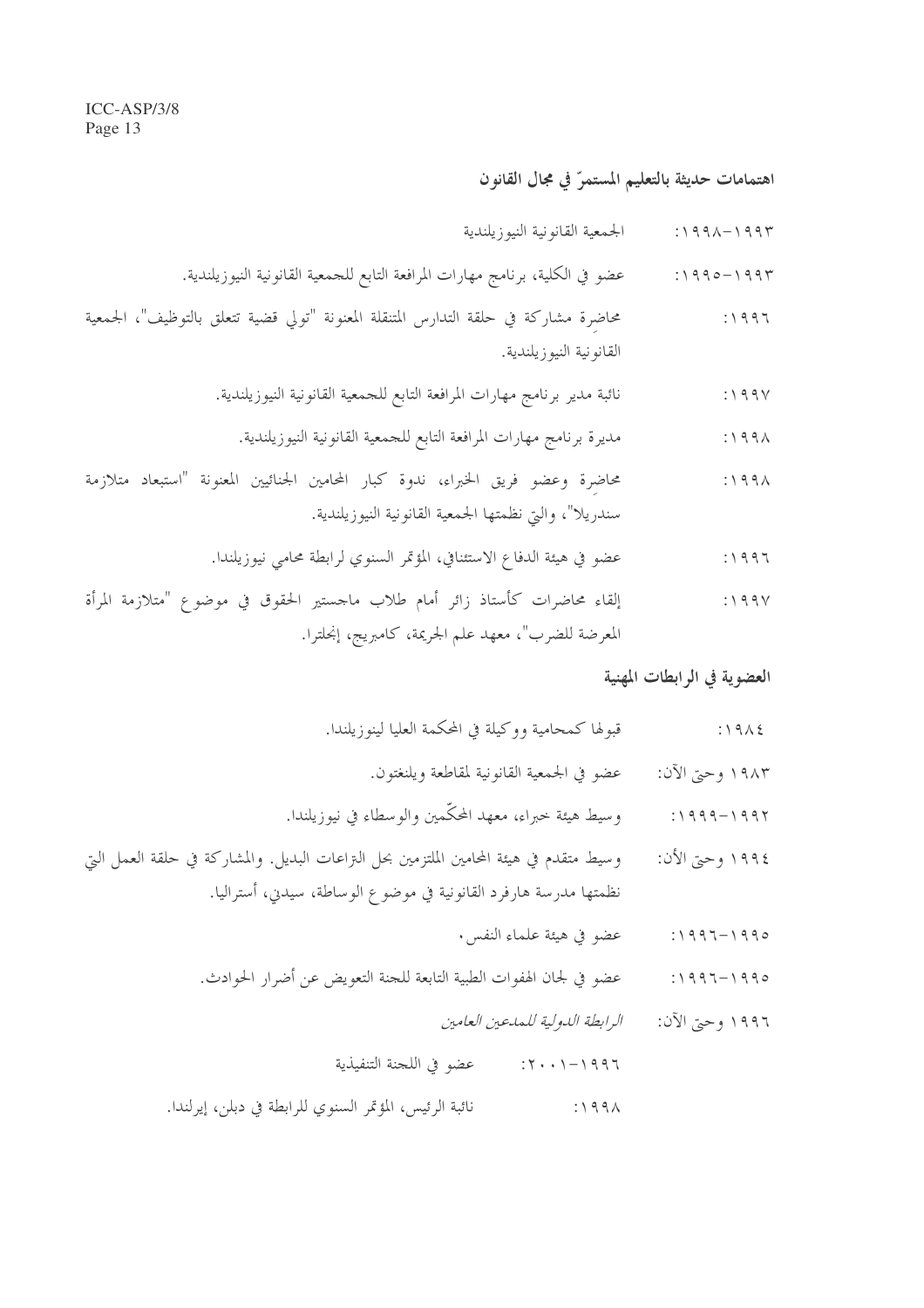قدمت بحثاً في قضايا الادعاء، في مؤتمر وكالات الادعاء المعقود في فيجي.  $:1999$ 

قدمت بحثاً في قضايا الادعاء، في مؤتمر وكالات الادعاء المعقود في داروين، الإقليم الشمالي،  $:Y \cdot Y$ أستر اليا.

المؤتمرات

رافقت النائب العام كمسؤولة رسمية نيوزيلندية في مؤتمر بلدان الكومنولث لوزراء العدل (الذي نظمته أمانة الكومنولث)، تشرين الثاني/نوفمبر ٢٠٠٢.

#### أنشطة متنوعة

۲۰۰۱–۲۰۰۲: ق*انون محاكمات بيتكايرن*، شاركت مباشرة في رسم السياسات وفي المفاوضات الخاصة بالمعاهدة بين نيوزيلندا والمملكة المتحدة، وفي إعداد تشريعات نيوزيلندا التي تُوحت هذا القانو ن.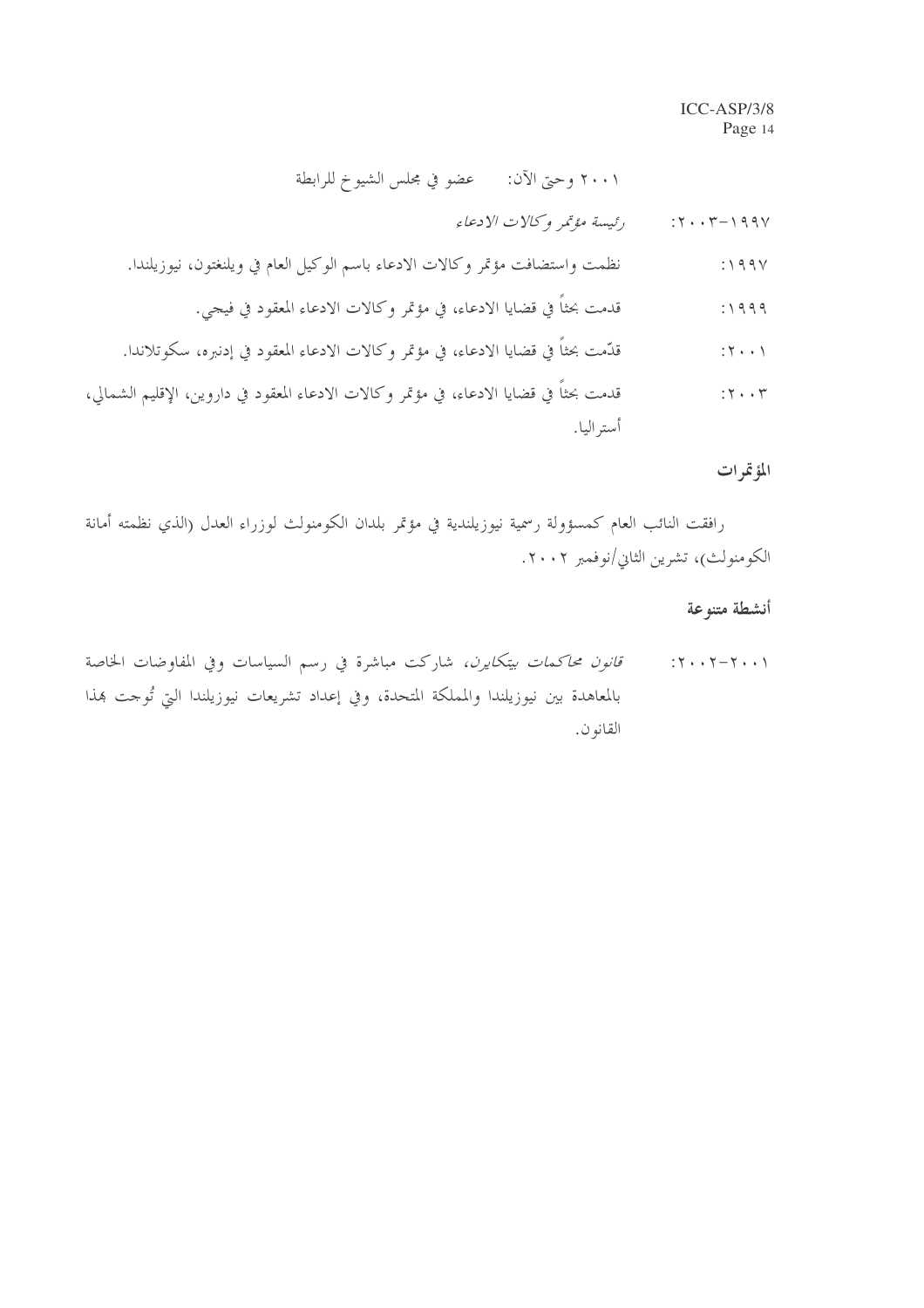$$
(\underbrace{\bullet\bullet\bullet}_{\bullet\bullet}\circ\underbrace{\bullet\bullet\bullet}_{\bullet\bullet}\circ\underbrace{\bullet\bullet\bullet}_{\bullet\bullet}\circ\underbrace{\bullet\bullet\bullet}_{\bullet\bullet}\circ\underbrace{\bullet\bullet\bullet}_{\bullet\bullet}\circ\underbrace{\bullet\bullet\bullet}_{\bullet\bullet}\circ\underbrace{\bullet\bullet\bullet}_{\bullet\bullet}\circ\underbrace{\bullet\bullet\bullet}_{\bullet\bullet}\circ\underbrace{\bullet\bullet\bullet}_{\bullet\bullet}\circ\underbrace{\bullet\bullet\bullet}_{\bullet\bullet}\circ\underbrace{\bullet\bullet\bullet}_{\bullet\bullet}\circ\underbrace{\bullet\bullet\bullet}_{\bullet\bullet}\circ\underbrace{\bullet\bullet\bullet}_{\bullet\bullet}\circ\underbrace{\bullet\bullet\bullet}_{\bullet\bullet}\circ\underbrace{\bullet\bullet\bullet}_{\bullet\bullet}\circ\underbrace{\bullet\bullet\bullet}_{\bullet\bullet}\circ\underbrace{\bullet\bullet\bullet}_{\bullet\bullet}\circ\underbrace{\bullet\bullet\bullet}_{\bullet\bullet}\circ\underbrace{\bullet\bullet\bullet}_{\bullet\bullet}\circ\underbrace{\bullet\bullet\bullet}_{\bullet\bullet}\circ\underbrace{\bullet\bullet\bullet}_{\bullet\bullet}\circ\underbrace{\bullet\bullet\bullet}_{\bullet\bullet}\circ\underbrace{\bullet\bullet\bullet}_{\bullet\bullet}\circ\underbrace{\bullet\bullet\bullet}_{\bullet\bullet}\circ\underbrace{\bullet\bullet\bullet}_{\bullet\bullet}\circ\underbrace{\bullet\bullet\bullet}_{\bullet\bullet}\circ\underbrace{\bullet\bullet\bullet}_{\bullet\bullet}\circ\underbrace{\bullet\bullet\bullet}_{\bullet\bullet}\circ\underbrace{\bullet\bullet\bullet}_{\bullet\bullet}\circ\underbrace{\bullet\bullet\bullet}_{\bullet\bullet}\circ\underbrace{\bullet\bullet\bullet}_{\bullet\bullet}\circ\underbrace{\bullet\bullet\bullet}_{\bullet\bullet}\circ\underbrace{\bullet\bullet\bullet}_{\bullet\bullet}\circ\underbrace{\bullet\bullet\bullet}_{\bullet\bullet}\circ\underbrace{\bullet\bullet\bullet}_{\bullet\bullet}\circ\underbrace{\bullet\bullet\bullet\bullet}_{\bullet\bullet}\circ\underbrace{\bullet\bullet\bullet\bullet}_{\bullet\bullet}\circ\underbrace{\bullet\bullet\bullet\bullet}_{\bullet\bullet}\circ\underbrace{\bullet\bullet\bullet\bullet}_{\bullet\bullet}\circ\underbrace{\bullet\bullet\bullet\bullet}_{\bullet\bullet}\circ\underbrace{\bullet\bullet\bullet\bullet}_{\bullet\bullet}\circ\underbrace{\bullet\bullet\bullet\bullet}_{\bullet\bullet}\circ\underbrace{\bullet\bullet\bullet\bullet}_{\bullet\bullet}\circ\underbrace{\bullet\bullet\bullet\bullet}_{\bullet\bullet}\circ\underbrace{\bullet\bullet\bullet\bullet}_{\bullet\bullet}\circ\underbrace{\bullet\bullet\bullet\bullet}_{\bullet\bullet}\circ
$$

بيان المؤهلات

| ٢٥ تشرين الأول/أكتوبر ١٩٥٣<br>تاريخ الميلاد: |  |
|----------------------------------------------|--|
|----------------------------------------------|--|

- مكان الولادة فيجي
- الجنسية: فيجي
- متزوج وعنده أولاد الحالة المدنية:

# المؤهلات الجامعية

| اسمه مدرج في قائمة المرشحين للاستفادة من برنامج دكتوراه العلوم القضائية، جامعة      | $: \mathbf{Y} \cdot \cdot \mathbf{E}$ |
|-------------------------------------------------------------------------------------|---------------------------------------|
| كويترلاند للتكنولوجيا، أستراليا.                                                    |                                       |
| شهادة في أخلاقيات القانون الجنائي الدولي، معهد الجامعة الأوروبية، فلورنسا، إيطاليا. | $: \mathbf{Y} \cdot \cdot \mathbf{E}$ |
| شهادة في المهارات المتقدمة للمرافعات، الجمعية القانونية النيوزيلندية، نيوزيلندا.    | $: \mathbf{Y} \cdot \cdot \mathbf{Y}$ |
| ماجستير في الحقوق، جامعة كويترلاند للتكنولوجيا، أستراليا (منحة دراسية من الحكومة    | : 1990                                |
| الأسترالية).                                                                        |                                       |
| إجازة في الحقوق، جامعة أوتاغو، نيوزيلندا (منحة دراسية من حكومة فيجي).               | $: \Delta$                            |
| إجازة في الإدارة، جامعة جنوب المحيط الهادي، فيجي (منحة دراسة من حكومة فيجي).        | $: \wedge \wedge \vee \vee$           |

المؤهلات المهنية

- محام ووكيل في المحكمة العليا لنيوزيلندا.  $:191.$ محام ووكيل في المحكمة العليا لفيجي.
	- محامي الدولة، فيجي.  $:19\AA$

المعرفة باللغات

- الفيجية والإنكليزية: معرفة جيدة
- معرفة أساسية الفرنسية: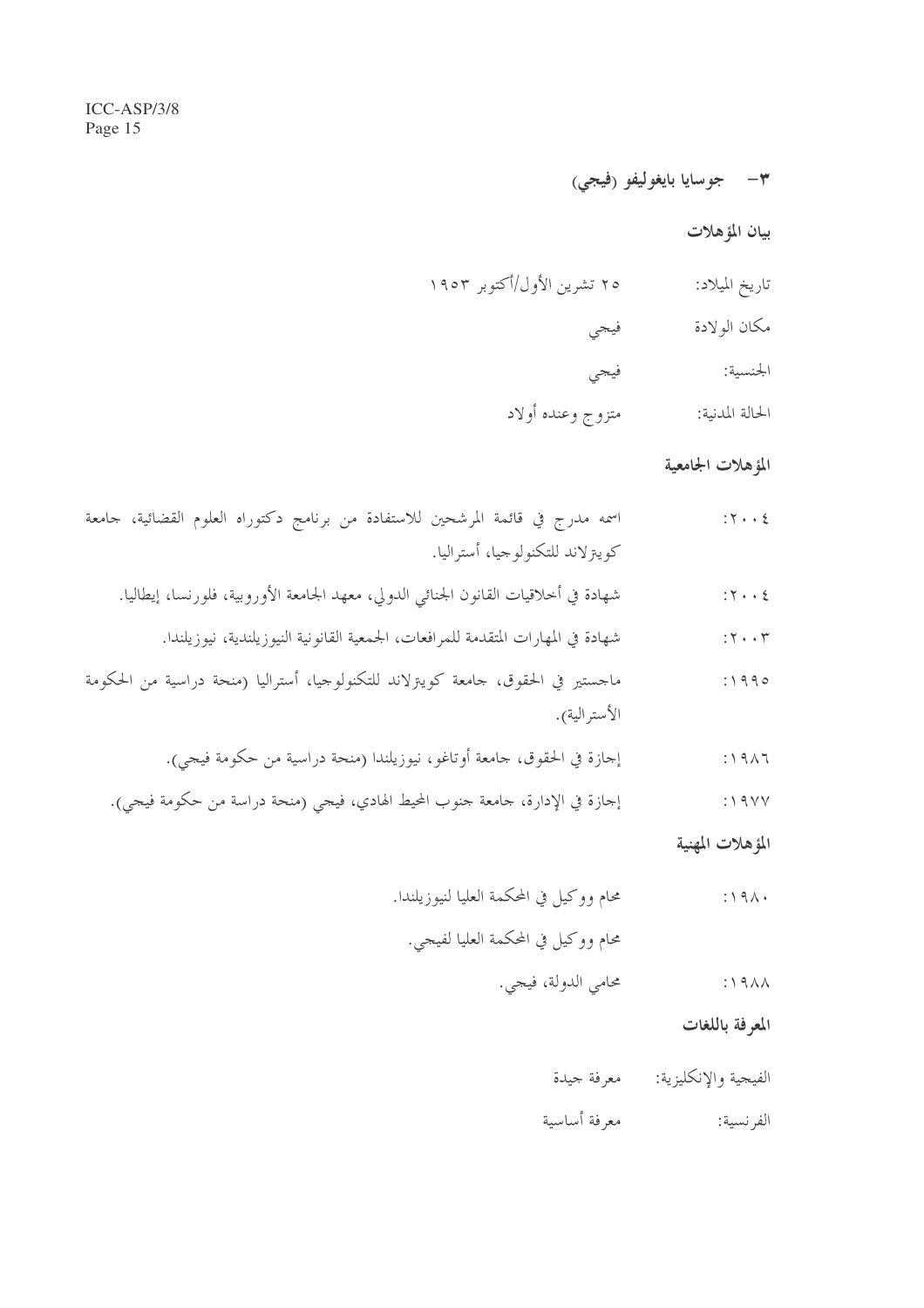#### الخبرة المهنية

محامٍ في مكاتب كول وألان وجيبسون، نيوزيلندا.  $:19AY$ 

#### العضوية

البحوث المقدمة

- "Resource Implications in Criminal Assistance Process," ACPF Pacific Conference.
- "Terrorism and Poverty," 9<sup>th</sup> ACPF World Conference, Japan 2002.

 $\epsilon$ 

 $\epsilon$ 

- "Legislating Against Terrorism," International Association of Prosecutors Conference, Washington DC 2003.

- "Issues of Medical Consent," Doctor and the Law Seminar, 2003.

<sup>- &</sup>quot;Policy Perspectives and Contemporary Problems in Crime Prevention and Criminal Justice," United Nations Asia and Far East Institute for the Prevention of Crime and Treatment of Offenders (UNAFEI), 84<sup>th</sup> International Seminar, Japan 1990.

<sup>- &</sup>quot;Conditions for Prosperity Without Crime," ACPF World Conference, Japan 1992.

<sup>- &</sup>quot;Prosecution Difficulties, Corruption Prevention and Awareness Course," Australian Government sponsored training, Fiji 1991.

<sup>- &</sup>quot;Making Standards Work (UN)," ACPF Working Group meeting for implementation of Vienna Declaration, Bangkok, 2003

<sup>- &</sup>quot;Ethics and Professional Responsibility in Court," Institute of Judicial and Legal Studies, University of the South Pacific, Fiji, 2001.